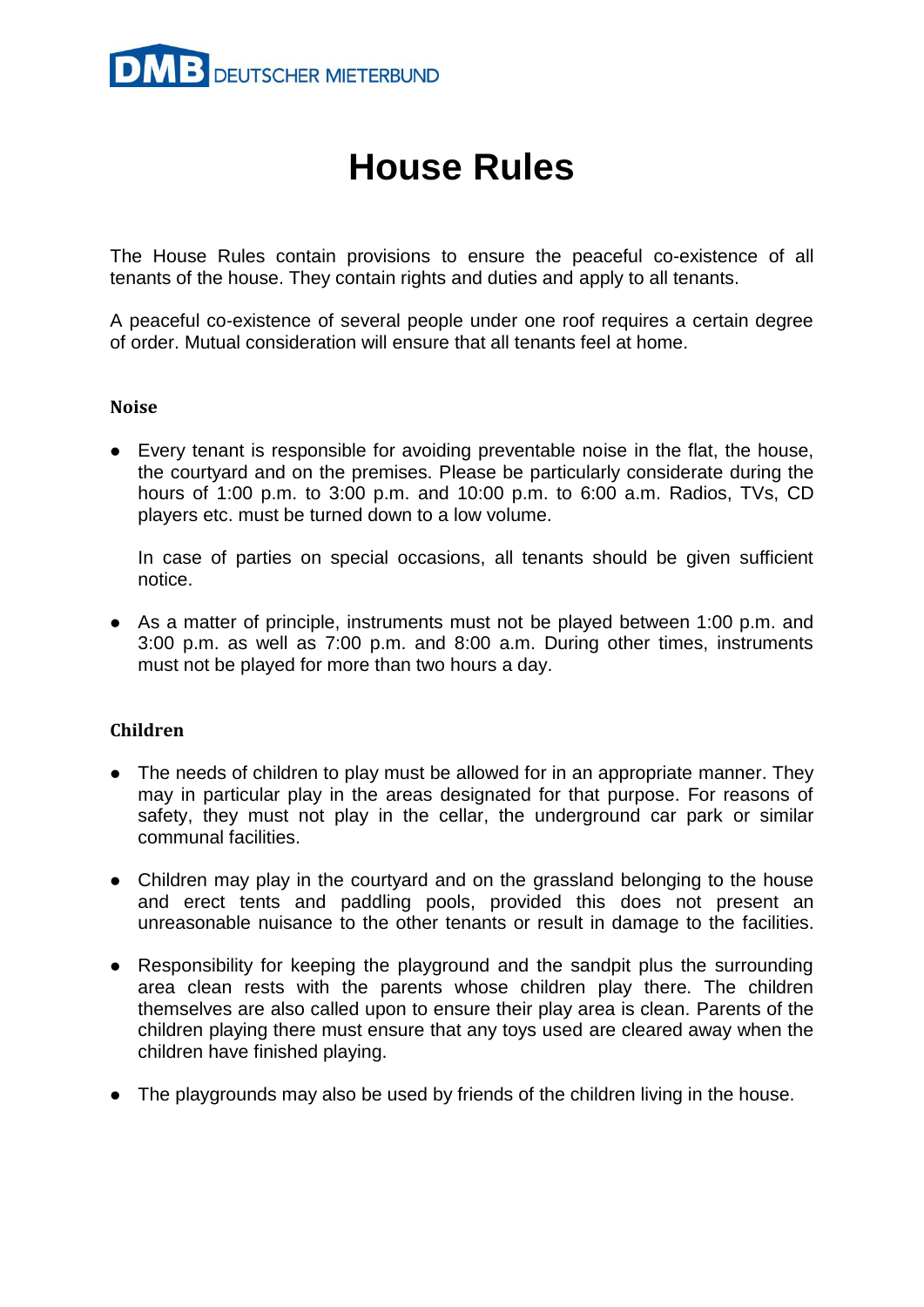## **Safety**

- For reasons of safety, front doors, entrances to the cellar and doors to the courtyard must be kept permanently closed between the hours of 10:00 p.m. and 6:00 a.m.
- Entrances to the house and courtyard, staircases and hallways must be kept clear as escape routes at all times. However, this does not apply to prams/pushchairs, walking frames and wheelchairs, which may be left there provided they do not block any escape routes and do not present an unreasonable obstruction to other tenants.
- The use of charcoal grills on balconies is strictly prohibited. A suitable area for barbecues has been provided near the building.
- It is prohibited to store combustible, highly inflammable and odorous substances in the cellar or the attic.
- In case of leakages or other defects of gas or water pipes, the responsible supplier and the landlord must be notified immediately. If you notice the smell of gas in a room, do not enter this room with a naked flame or press electric switches. Open the windows and close the main stopcock or shutoff valve immediately.
- Windows in cellars, attics and the stairwell must be kept closed during the cold season. Skylights must be closed and locked during rain and storms.

## **Cleaning**

- The house and the grounds must be kept in a clean and tidy condition. Based on a cleaning rota drawn up by the landlord, the tenants are obliged to take turns in cleaning the hallways, stairs, windows, attics, access paths outside the house, the site of the dustbins and the pavement in front of the house.
- Household rubbish must only be disposed of in the dustbins and containers provided for that purpose. Waste must be separated at all times. Hazardous waste and bulky goods must not be disposed of in these bins or containers. They should be disposed of separately in compliance with the statutes of the city.
- Flower shelves and planters must be safely secured on the balcony or window sill. When watering plants, care must be taken to ensure that water does not run down the walls of the house and drip onto the windows and balconies of other tenants.